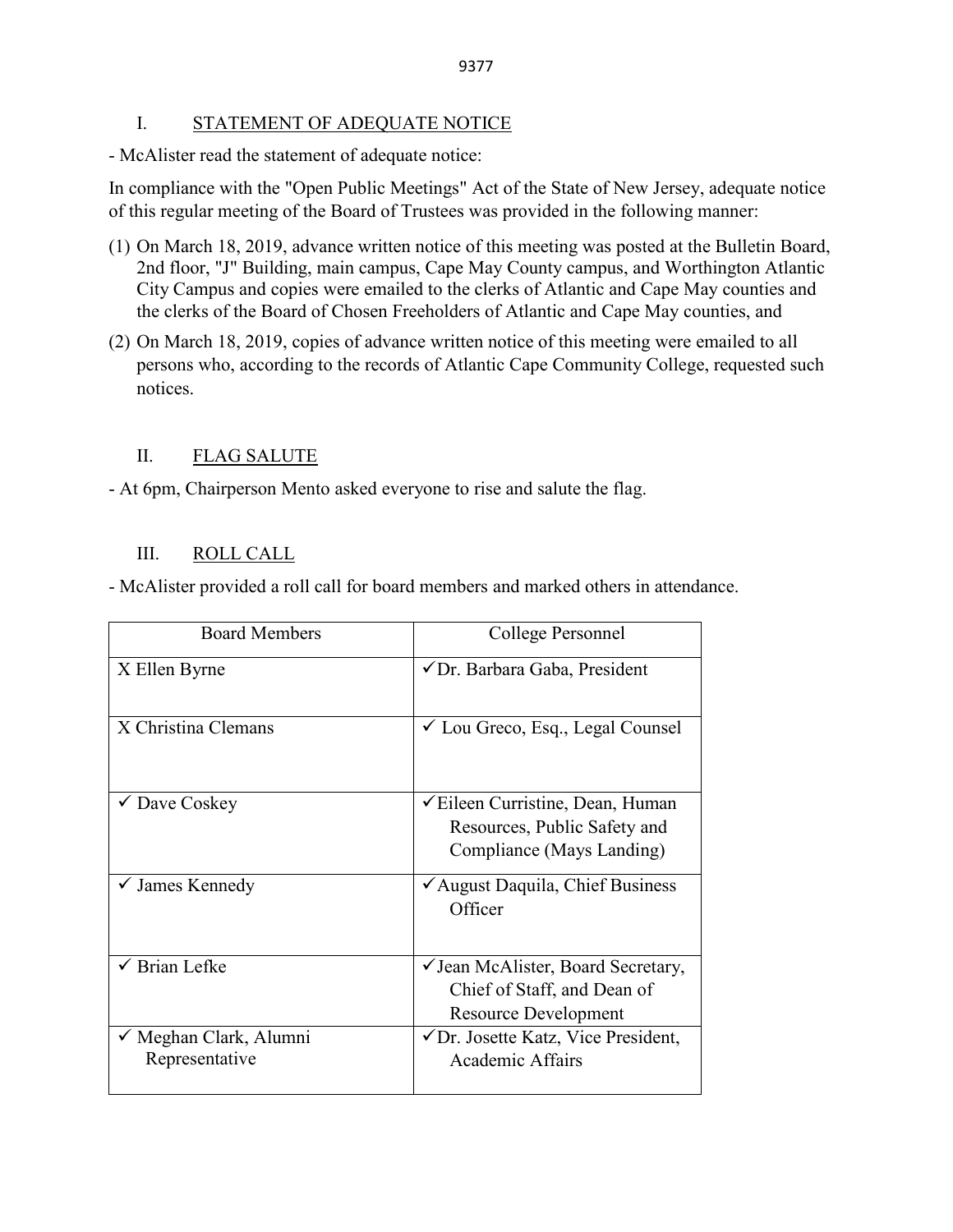| <b>Board Members</b>                                                                                         | College Personnel                                                                                                                                                                                                                                                                                                                                   |
|--------------------------------------------------------------------------------------------------------------|-----------------------------------------------------------------------------------------------------------------------------------------------------------------------------------------------------------------------------------------------------------------------------------------------------------------------------------------------------|
| $\overline{\checkmark}$ Daniel Money                                                                         | ✓ Leslie Jamison, Chief Financial<br>Officer                                                                                                                                                                                                                                                                                                        |
| $\sqrt{\overline{M}}$ Maria K. Mento                                                                         | $\checkmark$ Dr. Vanessa O'Brien-<br>McMasters, Dean, Institutional<br>Research, Planning &<br><b>Effectiveness and Information</b><br><b>Technology Services</b>                                                                                                                                                                                   |
| X Robert Bumpus                                                                                              | ✔ Paula Stewart Davis, Dean of<br><b>Student Affairs and Enrollment</b><br>Management                                                                                                                                                                                                                                                               |
| X Dr. Judith DeStefano-Anen                                                                                  | ✓ Donna Vassallo, Dean of<br>Worthington Atlantic City<br>Campus, and Dean of Career<br>Education                                                                                                                                                                                                                                                   |
| $\checkmark$ Donald J. Parker (Mays Landing)                                                                 | ← Laura Batchelor, Executive<br>Director of Marketing and<br><b>College Relations</b>                                                                                                                                                                                                                                                               |
| $\checkmark$ Maria Torres                                                                                    | Maria Kellett, Dean of Cape May<br>County Campus, Associate<br>Dean of Resource Development                                                                                                                                                                                                                                                         |
| $\checkmark$ Helen Walsh                                                                                     |                                                                                                                                                                                                                                                                                                                                                     |
| $\checkmark$ Harrison Furman                                                                                 |                                                                                                                                                                                                                                                                                                                                                     |
| <b>Other Public in Attendance-</b>                                                                           |                                                                                                                                                                                                                                                                                                                                                     |
| Dale Sharkey, Atlantic County<br>Treasurer's Office<br>$\checkmark$ Beth Smith, Cape May County<br>Treasurer | ← Heather Peterson, ACCCEA,<br>Registrar<br>✓ Caesar Niglio, ACCCEA, Master<br>Technician, Office of Student<br>Affairs<br>$\checkmark$ Ed Perkins, Construction<br>Manager<br>√ Michele Perkins, Director,<br><b>Instructional Technology</b><br>$\checkmark$ Penny Garner, Facilities<br>Management Office<br>Coordinator<br>√Gabriella E. Barber |

# IV. CALL TO ORDER

-Chairperson Mento called the meeting to order at 6pm.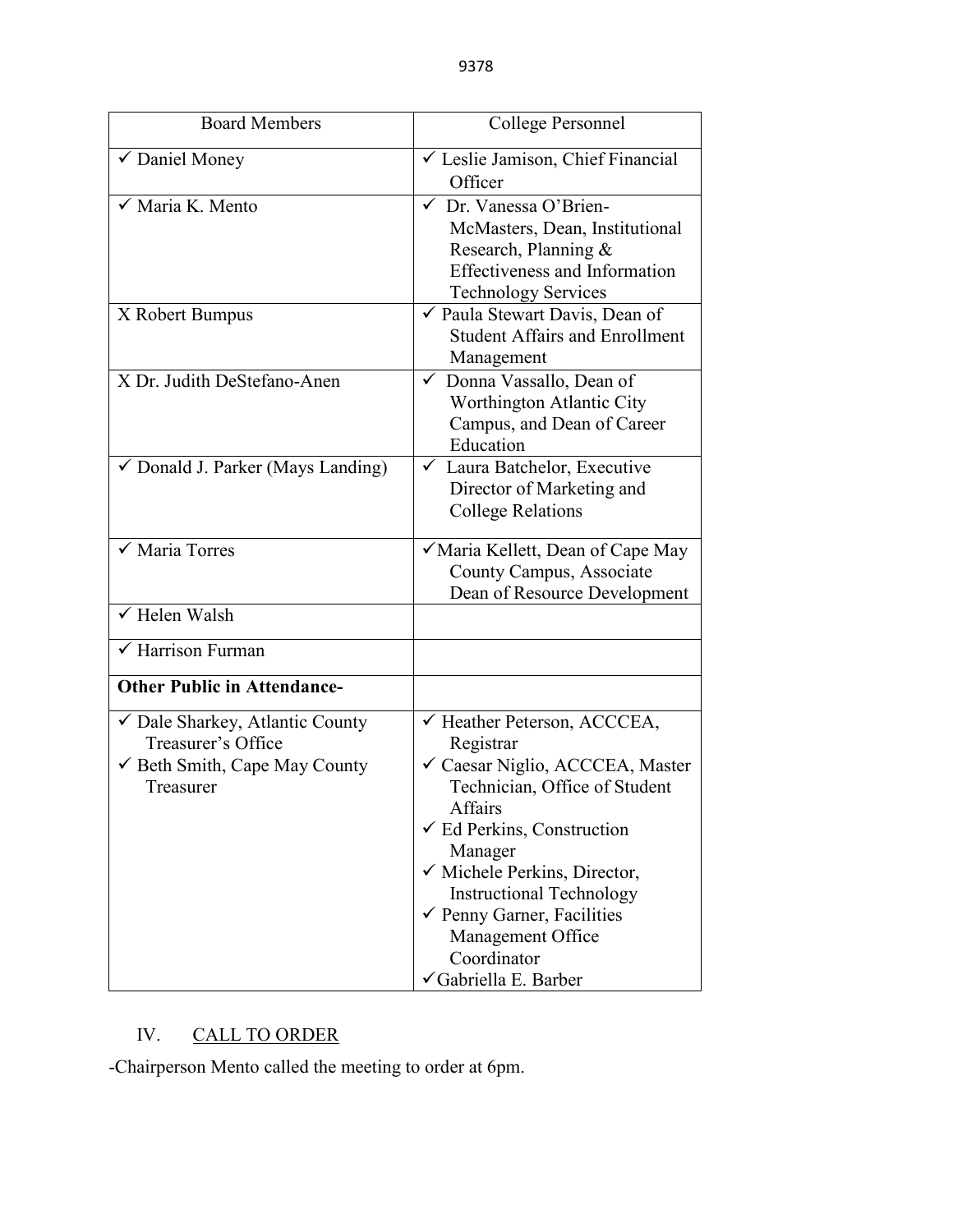## V. PRESIDENT'S REPORT

## **Foundation**

− Dr. Gaba discussed the success of the Restaurant Gala held on March 23 at Harrah's Waterfront Conference Center. The sold out event had nearly 900 attendees and raised \$234,475. Net proceeds benefit scholarships for the Academy of Culinary Arts.

## **Community Relations (Mays Landing)**

− As part of "Women's History Month," Atlantic County Board of Chosen Freeholders Chairwoman Amy Gatto invited a group of 50 female high school students to a luncheon at the Mays Landing Campus to talk about women as leaders.

## **Community Relations (Cape May)**

− Stedman Graham, Executive Director, Concerned Citizens of Whitesboro, met with Dr. Gaba, Trustee Money, Dean Kellett, and representatives from the Community Center of Whitesboro to discuss future student leadership opportunities.

# **Community Relations (Atlantic City)**

− More than thirty Villanova University baseball players and twenty-five Atlantic Cape baseball players teamed up to provide a "free baseball clinic" for students aged 7-12 at Surf Stadium. More than 70 students from Atlantic City attended.

## **Partnerships (County)**

- − Cape May County was awarded a \$100,000 Innovation Challenge Grant, funded by the New Jersey Economic Development Authority (EDA). Atlantic Cape, along with Lower and Middle Townships, Cape May County Chamber of Commerce, SCORE, South Jersey Economic Development District and Crest Savings Bank, are partners in the Entrepreneurial Resource Hub project.
- − Atlantic County was also awarded a \$100,000 Innovation Challenge Grant for conducting a feasibility study for the development of an Airport Maintenance Academy. Atlantic Cape, along with Embry Riddle Aeronautical University, are partners in this grant.

## **Partnerships (High Schools)**

- − College Readiness Now (CRN V) initiatives are currently taking place at Middle Township, Lower Cape May Regional High School, and the Greater Egg Harbor Regional High School District. Programs offered under this grant include Math Bootcamp or Accelerated Learning Program (ALP) for English. Wildwood High School and Egg Harbor Township High School will begin in April.
- − A Summer Bridge program at the Mays Landing Campus for students enrolled in the Early College Program at Pleasantville High School will be held July 22-24. Most recently, students gained a college experience be taking a student success course at the Mays Landing Campus on March 18 and April 1.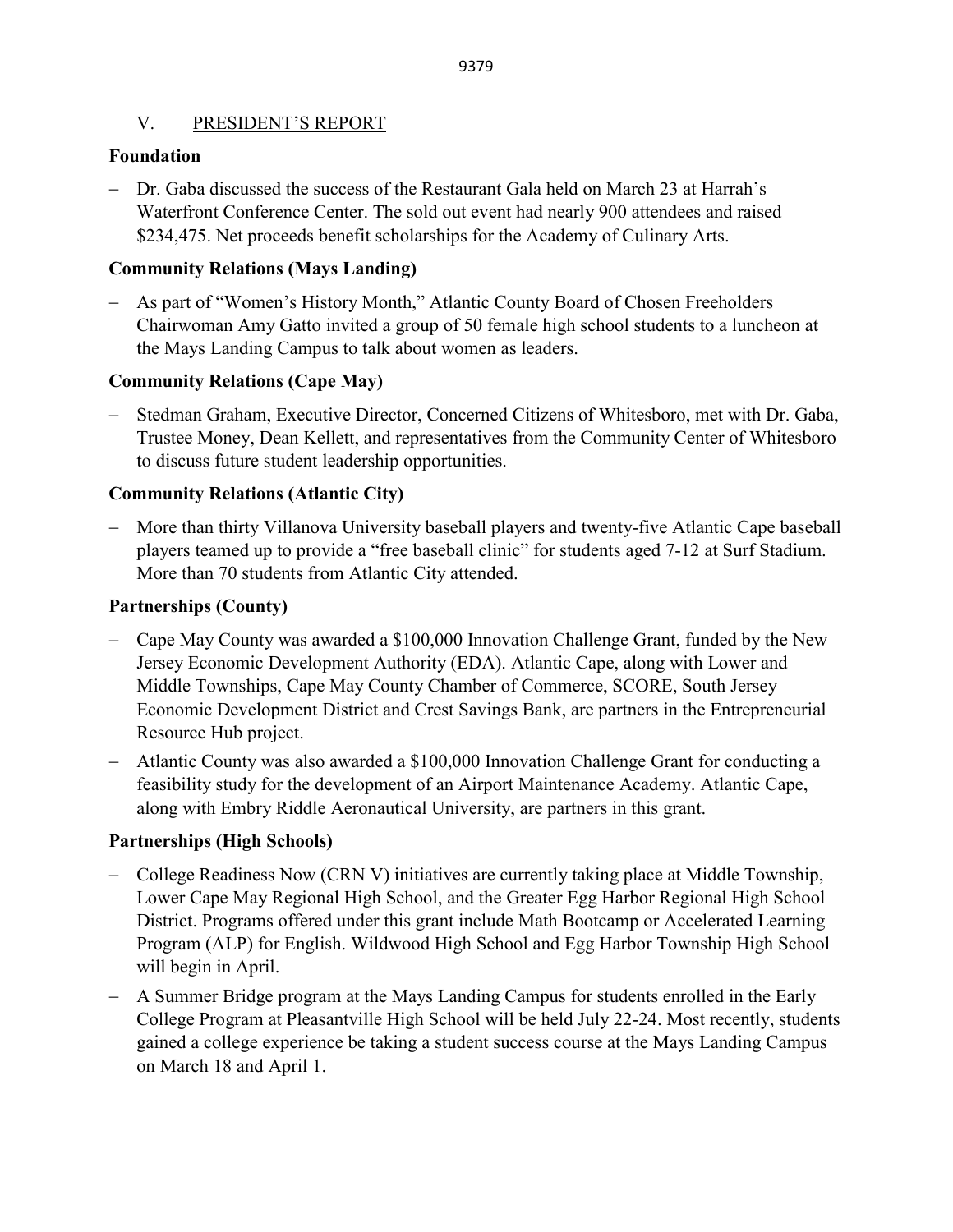− Eight students from Atlantic City High School are currently enrolled in an introductory credit culinary course funded by a generous donor, arranged by Dean Donna Vassallo.

## **Aviation**

− Dr. Gaba, Dr. Katz, and Tim Cwik, Division Chair of Aviation Studies, toured Embry Riddle Aeronautical University's Aviation Maintenance Academy on March 4.Dr. Katz and Tim Cwik also toured Delaware Technical Community College on March 25.

## **Academy of Culinary Arts (ACA)**

The ACA hosted the regional conference of the American Culinary Federation in late March. Three hundred (300) people visited the Worthington Atlantic City Campus over the weekend to observe the competitions. The ACA students also competed in the hot foods competition, finishing in fourth place and received a gold medal in the Knowledge Bowl.

## **Community College Opportunity Grant**

− The newly formed *Center for Teaching and Learning Excellence*, established with funds from the CCOG planning grant, hosted an Adjunct Academy on March 2. Sixty adjunct faculty attended a series of workshops presented by full-time faculty and staff.

## **Community Engagement**

− Atlantic Cape will host *Kids College* on all three campuses this summer. The camps will be for four weeks in Cape May and Atlantic City and six weeks in Mays Landing. Programs include culinary, STEM, healthcare and theater.

## **Student News**

- − Three of our students, Kiera Quade, Amanda Brady, and Jennifer Johnston, presented their work at the "New Jersey Women's and Gender Studies Colloquium."
- − Three students from STEM programs, Christina McLaughlin, Antonio Quinones, and Sarah Krajicek, submitted applications for the NSF Research Experience for Undergraduates (REU) Site in Biomedical Material, Devices, Therapeutics, and Emerging Frontiers, which provide paid research opportunities at Rowan University this summer (2019).

## **Community College Month**

− April is designated "Community College Month" across the nation, supported by the Association of Community College Trustees (ACCT). The campaign's goal is to raise awareness about the importance of our institutions to students and our communities. Several meetings have been planned with local legislators including Senator Brown, Congressman Van Drew, Senator Andrzejczak, and Assemblymen Armato and Mazzeo. Students will be joining Dr. Gaba to tell their stories about how both Atlantic Cape and the Community College Opportunity Grant (CCOG) have helped them achieve their educational goals. Social media posts and an op-ed in our local newspapers will be published as part of the special promotion. The revised Board agenda includes Resolution #86 for approval.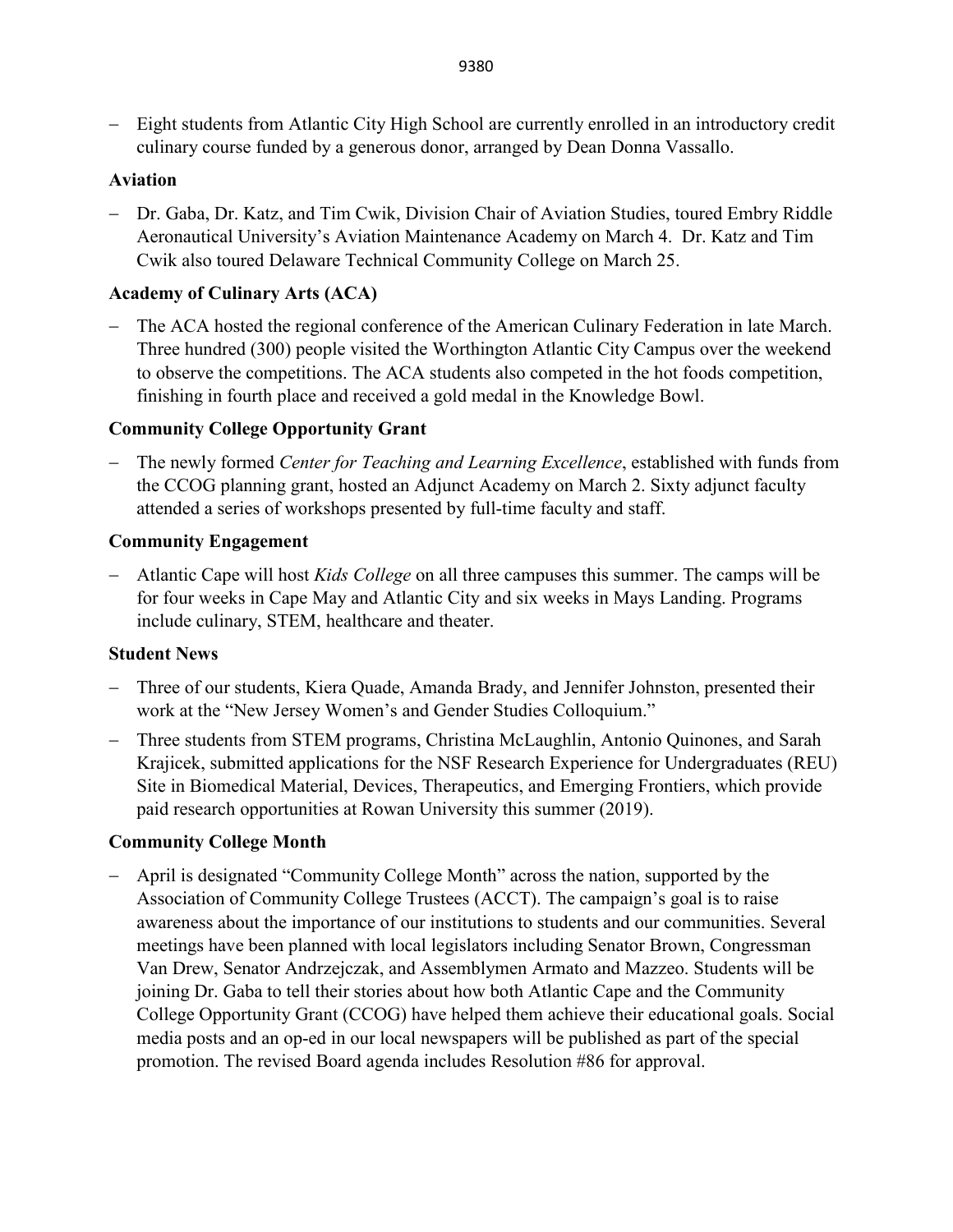## **Advocacy**

− Dr. Gaba distributed the list of ACCT Legislative Priorities and discussed that she had a brief meeting with Congressman Van Drew to thank him again for his support.

# *Inside the College*

- − August Daquila, Chief Business Offer, provided information to the Board on completed, in progress, and future capital projects.
- − Trustee Walsh commended Mr. Daquila on all of the projects that are in progress.

# VI. COMMENTS FROM THE PUBLIC

-Chairperson Mento called for comments from the public on agenda items. There were no comments.

# VII. CONSENT RESOLUTONS

-McAlister read the following consent resolutions.

# **Res. #65 Approve: Regular Session Minutes (February 26, 2019)**

# **Res. #71 Approve: Special Meeting/Committee of the Whole Minutes (March 19, 2019)**

## **Res. #69**

## **Termination of the Geographic Information Systems Office Specialist Professional Series**

**WHEREAS**, the Geographic Information Systems Office Specialist Professional Series program has no enrollment, and;

**WHEREAS**, GIS coursework has been incorporated into other degree programs, and;

**WHEREAS**, the Curriculum Committee has considered and approved the termination of the Geographic Information Systems Office Specialist Professional Series program on November 15, 2018 (see attached).

**THEREFORE BE IT RESOLVED** that the Board of Trustees approve termination of the Geographic Information Systems Office Specialist Professional Series program effective Fall 2019.

## **Res. #70**

## **Termination of the Geographic Information Systems Option in Computer Information Systems, A.S.**

**WHEREAS**, the Geographic Information Systems Option in Computer Information Systems, A.S. degree has very low enrollment, and;

**WHEREAS**, GIS coursework has been incorporated into other degree programs, and;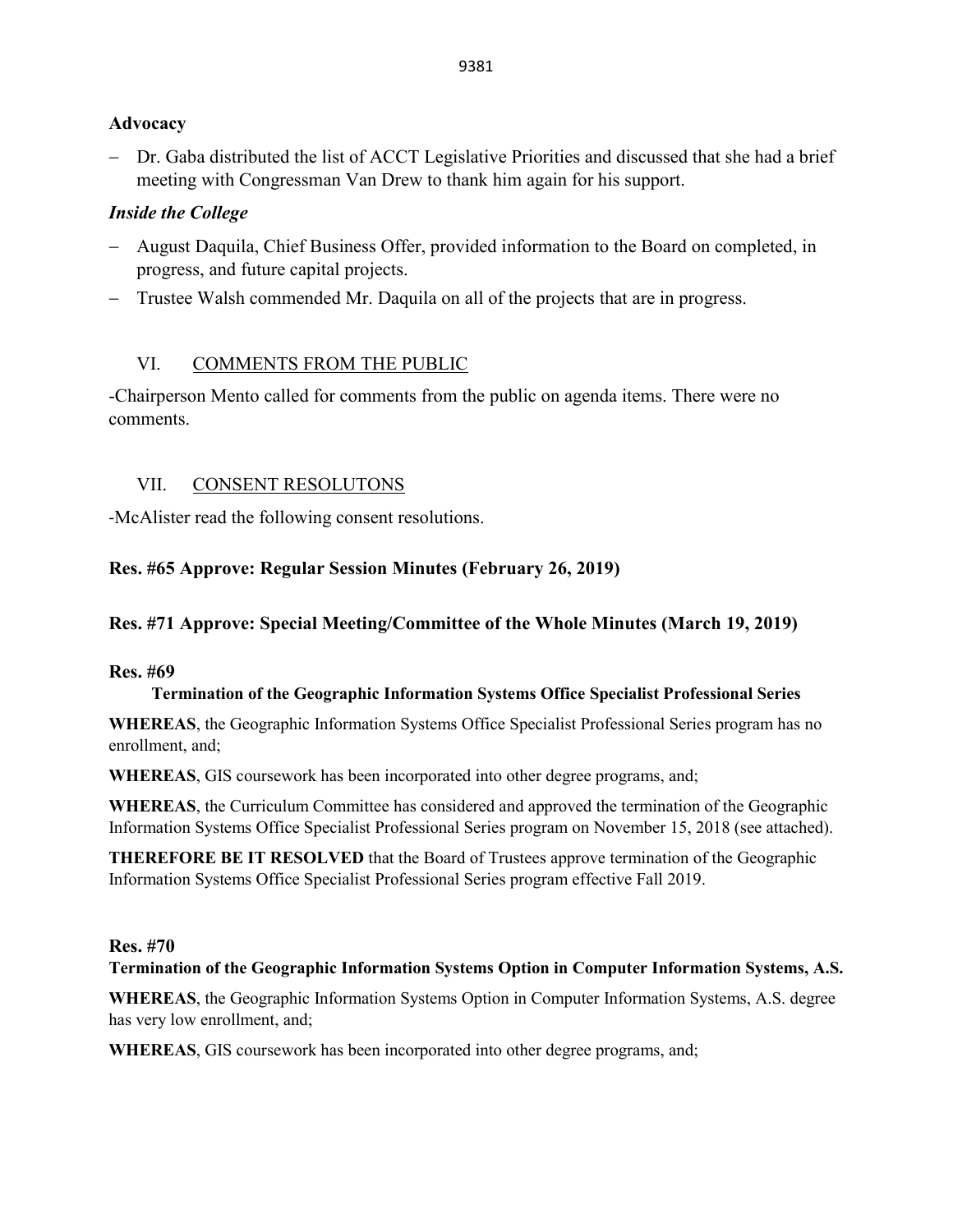**WHEREAS**, the Curriculum Committee has considered and approved the termination of the Geographic Information Systems Option in Computer Information Systems, A.S. degree on November 15, 2018 (see attached).

**THEREFORE BE IT RESOLVED** that the Board of Trustees approve termination of the Geographic Information Systems Option in Computer Information Systems, A.S. effective Fall 2019.

## **Res. #72**

## **Change in Nomenclature of Elementary/Middle School Education Option in Liberal Arts, A.A.**

**WHEREAS**, the Elementary/Middle School Education Option and the Secondary Education Option include similar program requirements, and;

**WHEREAS**, the Secondary Education Option has been terminated as a result of duplication, and;

**WHEREAS**, the title of the Elementary/Middle School Education Option has been changed to K-12 Education Option to reflect the expanded scope of the program; and;

**WHEREAS**, the Curriculum Committee has approved the title change from Elementary/Middle School Education Option in Liberal Arts, A.A., to K-12 Education Option in Liberal Arts, A.A. degree (see attached).

**THEREFORE BE IT RESOLVED** that the Board of Trustees approve the nomenclature change from Elementary/Middle School Education Option in Liberal Arts, A.A., to K-12 Education Option in Liberal Arts, A.A. effective, Fall 2019.

## **Res. #73**

## **Termination of the Secondary Education Option in Liberal Arts, A.A.**

**WHEREAS**, the Elementary/Middle School Education Option and the Secondary Education Option include similar program requirements, and;

**WHEREAS**, the title of the Elementary/Middle School Education Option has been changed to reflect coverage of kindergarten through twelfth grade, and;

**WHEREAS**, the Curriculum Committee has approved the termination of the Secondary Education Option in Liberal Arts, A.A. degree on February 21, 2019 (see attached).

**THEREFORE BE IT RESOLVED** that the Board of Trustees approve termination of the Secondary Education Option in Liberal Arts, A.A. degree effective, Fall 2019.

**Res. #74**

### **Baking and Pastry Option in Culinary Arts, A.A.S.**

**WHEREAS**, the Baking and Pastry, A.A.S. degree is being terminated due to a significant decrease in enrollment, and;

**WHEREAS**, the creation of a Baking and Pastry Option in Culinary Arts will require fewer baking and pastry courses and an increase in culinary course requirements, and;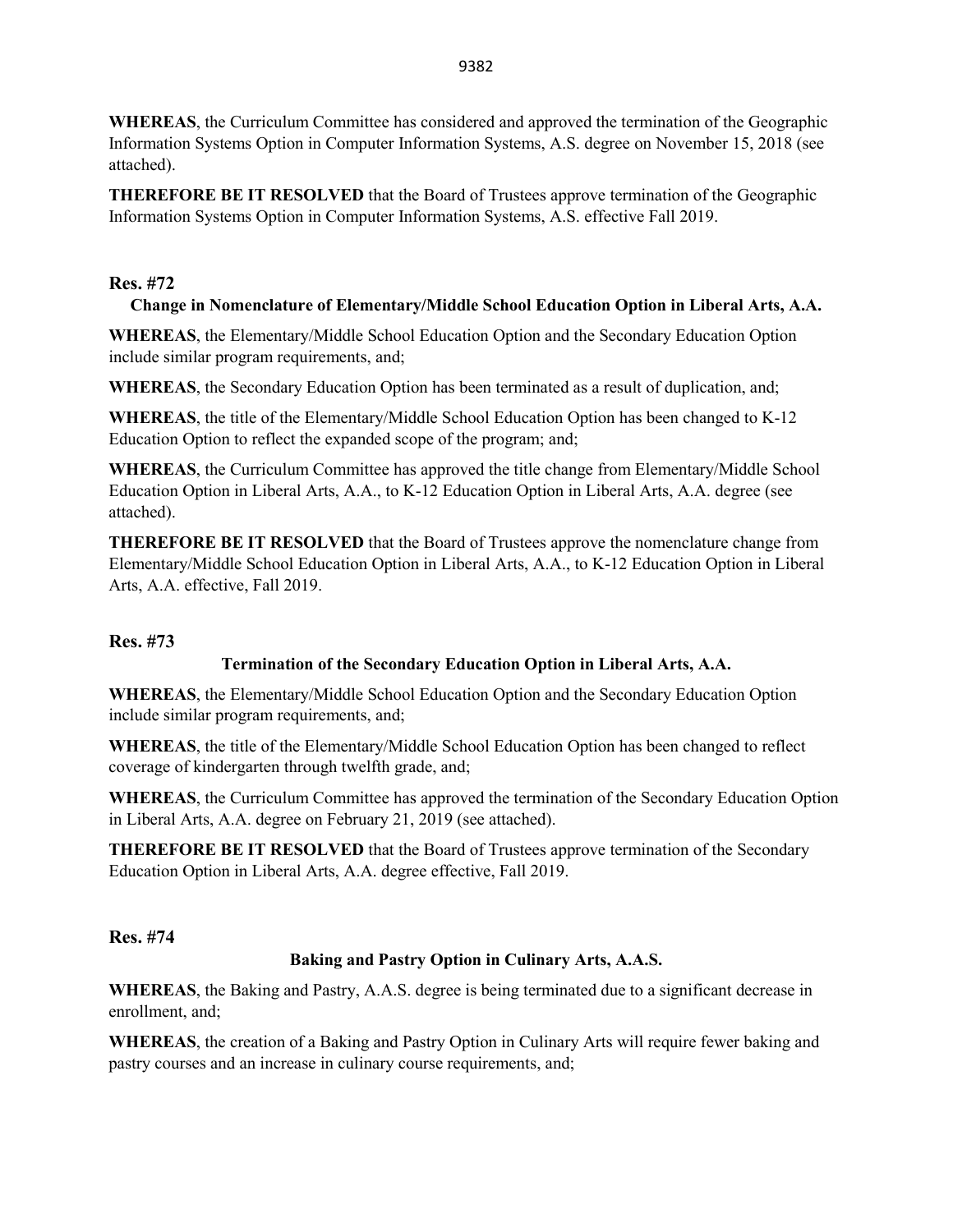**WHEREAS**, the Curriculum Committee approved the Baking and Pastry Option, Culinary Arts, A.A.S. on February 1, 2019 (see attached).

**THEREFORE BE IT RESOLVED** that the Board of Trustees approve offering the Baking and Pastry Option, Culinary Arts, A.A.S. effective, Fall 2019.

## **Res. #75**

## **Termination of the Baking and Pastry, A.A.S.**

**WHEREAS**, the Baking and Pastry, A.A.S. degree has experienced a significant decrease in enrollment, and;

**WHEREAS**, a Baking and Pastry Option in Culinary Arts has been created with fewer baking and pastry courses and an increase in culinary course requirements, and;

**WHEREAS**, the Curriculum Committee approved the termination of the Baking and Pastry A.A.S. degree on February 1, 2019 (see attached).

**THEREFORE BE IT RESOLVED** that the Board of Trustees approve termination of the Baking and Pastry, A.A.S. degree effective, Fall 2019.

## **Res. #76**

## **Termination of the Academy of Culinary Arts Professional Series Programs**

**WHEREAS**, the college created two, 30-credit ACA certificate programs in 2016, and;

**WHEREAS**, students enrolled in the certificates are eligible for financial aid, and;

**WHEREAS**, the four ACA Professional Series programs are not eligible for financial aid and have no enrollment, and;

**WHEREAS**, the Curriculum Committee has considered and approved the termination of the four ACA Professional Series programs on February 1, 2019 (see attached).

**THEREFORE BE IT RESOLVED** that the Board of Trustees approve termination of the four ACA professional series programs listed below, effective Fall 2019.

- **Baking and Pastry Specialization**
- **Catering Specialization**
- **Food Service Management Specialization**
- **Hot Foods Specialization**

## **Res. #77**

## **Termination of the Computer Applications Option in Office Systems Technology, A.A.S.**

**WHEREAS**, the Computer Applications Option in Office Systems Technology, A.A.S. degree has low enrollment, and;

**WHEREAS**, the Curriculum Committee has approved the termination of the Computer Applications Option in Office Systems Technology, A.A.S. degree on February 21, 2019 (see attached).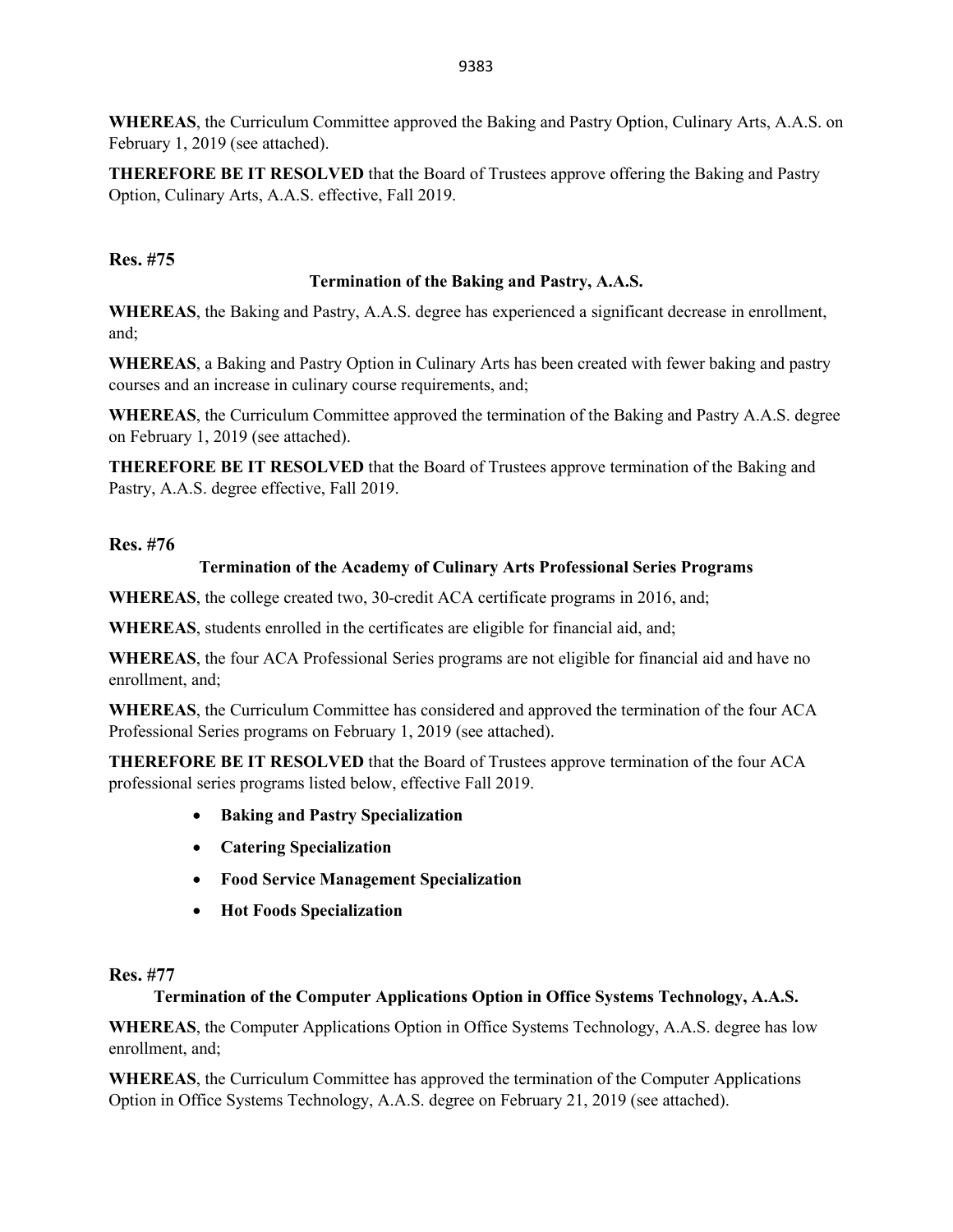**THEREFORE BE IT RESOLVED** that the Board of Trustees approve termination of the Computer Applications Option in Office Systems Technology, A.A.S. degree effective, Fall 2019.

## **Res. #78**

### **Termination of the Database Design and Development Option in Computer Programming, A.A.S.**

**WHEREAS**, the Database Design and Development Option in Computer Programming, A.A.S. degree has low enrollment, and;

**WHEREAS**, a Database Design and Development concentration has been added to the Computer Programing, A.A.S. degree, and;

**WHEREAS**, the Curriculum Committee has approved the termination of the Database Design and Development Option in Computer Programming, A.A.S. degree on February 21, 2019 (see attached).

**THEREFORE BE IT RESOLVED** that the Board of Trustees approve termination of the Database Design and Development Option in Computer Programming, A.A.S. degree effective, Fall 2019.

### **Res. #79**

### **Termination of the Paralegal Studies Certificate**

**WHEREAS**, the Paralegal Studies Certificate has no enrollment, and;

**WHEREAS**, the Curriculum Committee has approved the termination of the Paralegal Studies Certificate program on February 21, 2019 (see attached).

**THEREFORE BE IT RESOLVED** that the Board of Trustees approve termination of the Paralegal Studies Certificate program effective, Fall 2019.

## **Res. #67**

### **Personnel Action**

It is respectfully requested, upon the recommendation of the President, that the Board approve the following:

### Appointment

**Jessica Brown,** Program Coordinator, Center for Student Success effective April 3, 2019 at an annual salary of \$45,718.

### Transfer

**William Smith** from Security Officer I to Security Officer I/Dispatcher, Public Safety at his current annual salary of \$40,528 effective April 3, 2019.

### Title Change

**Anita Polanco,** from Assistant Director, Educational Opportunity Fund to Assistant Director, Center for Student Success and Director, Educational Opportunity Fund at her current base salary effective April 3, 2019.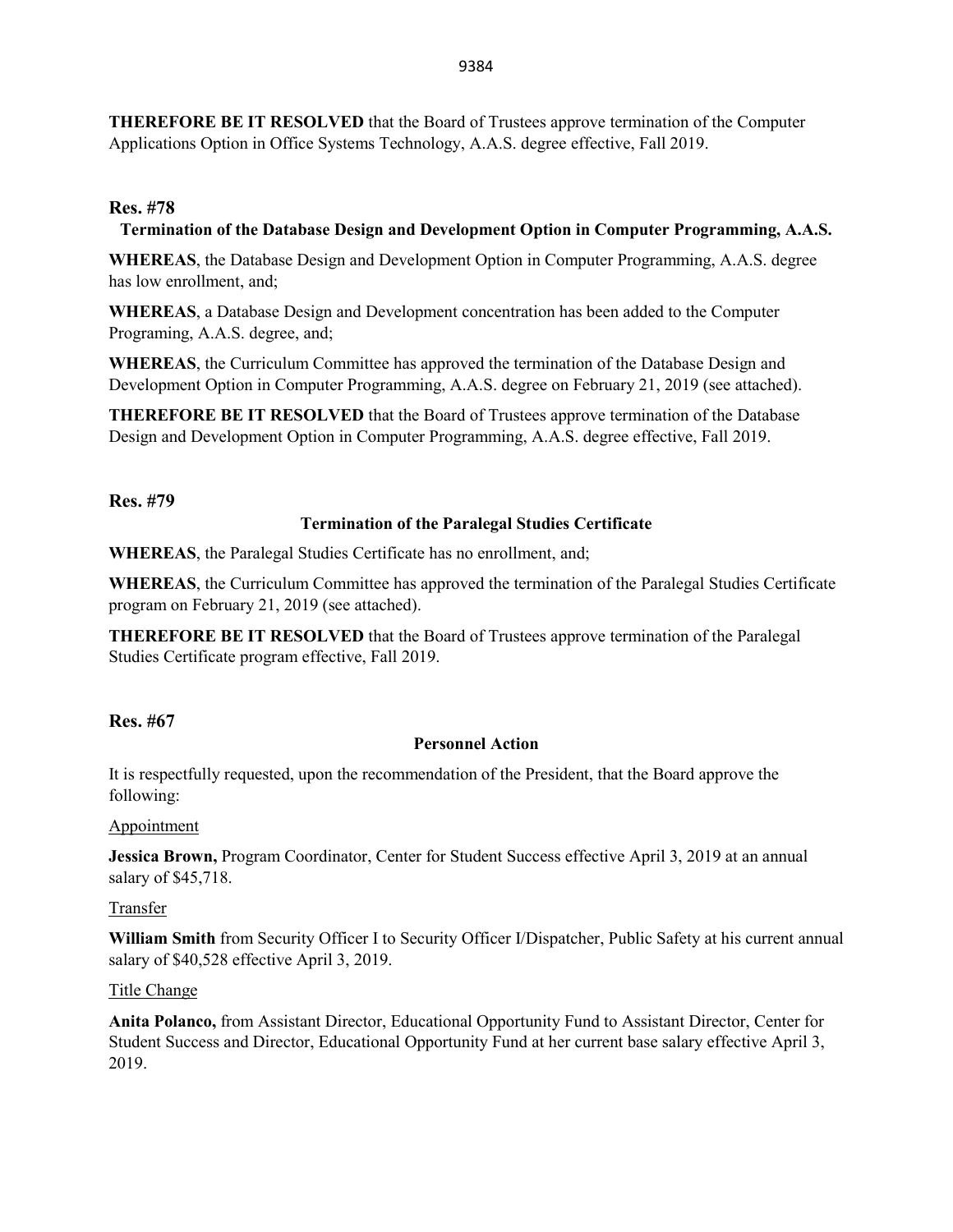#### Extension

**Robyn Berenato,** Temporary Office Assistant, Admissions at her current base salary until June 30, 2019.

Sabbatical Leave

**Judith Otterburn-Martinez**, Associate Professor, English as a Second Language, a one semester leave for the Spring 2020 at full salary.

#### Resignation

**Nicholas Alexander,** Technician, Information Technology Services retroactive to March 29, 2019.

### **Res. #68**

|                 | <b>Award of Bids</b>                                                                                              |                    |
|-----------------|-------------------------------------------------------------------------------------------------------------------|--------------------|
| <b>Number</b>   | <b>Item and Vendor Information</b>                                                                                | Amount             |
| <b>Bid 1848</b> | <b>Exterior Wayfinding Signage</b><br>Chapter 12 and R&R Funding<br>Allied Signage Corporation<br>Farmingdale, NJ | \$295,400.00       |
|                 |                                                                                                                   | Total \$295,400.00 |

#### **Res. #84**

#### **Atlantic City Community Fund (ACCF) Grant Application**

**WHEREAS**, the Atlantic City Community Fund (ACCF) is soliciting applications for general operating support and project support for activities within the City of Atlantic City that improve the conditions and quality of life for all who live and work in Atlantic City, and;

**WHEREAS**, the ACCF will fund scholarships for enrichment activities for Atlantic City residents ages 8 to 14, and;

**WHEREAS**, the ACCF will provide Atlantic Cape with a grant of up to \$5,000 total over the anticipated term of October 1, 2019 through August 31, 2020.

**THEREFORE BE IT RESOLVED** that the Board of Trustees of Atlantic Cape Community College hereby grants approval to submit an application to Atlantic City Community Fund (ACCF) to advance enrichment activities for Atlantic City residents ages 8 to 14, requesting a grant of \$5,000, over the anticipated term of October 1, 2019 through August 31, 2020.

#### **Res. #85 Executive Session**

-Trustee Money motioned to approve consent resolutions, Trustee Walsh seconded.

ROLL CALL:

ALL AYES NO NAYS NO ABSTENTIONS

Motion carried.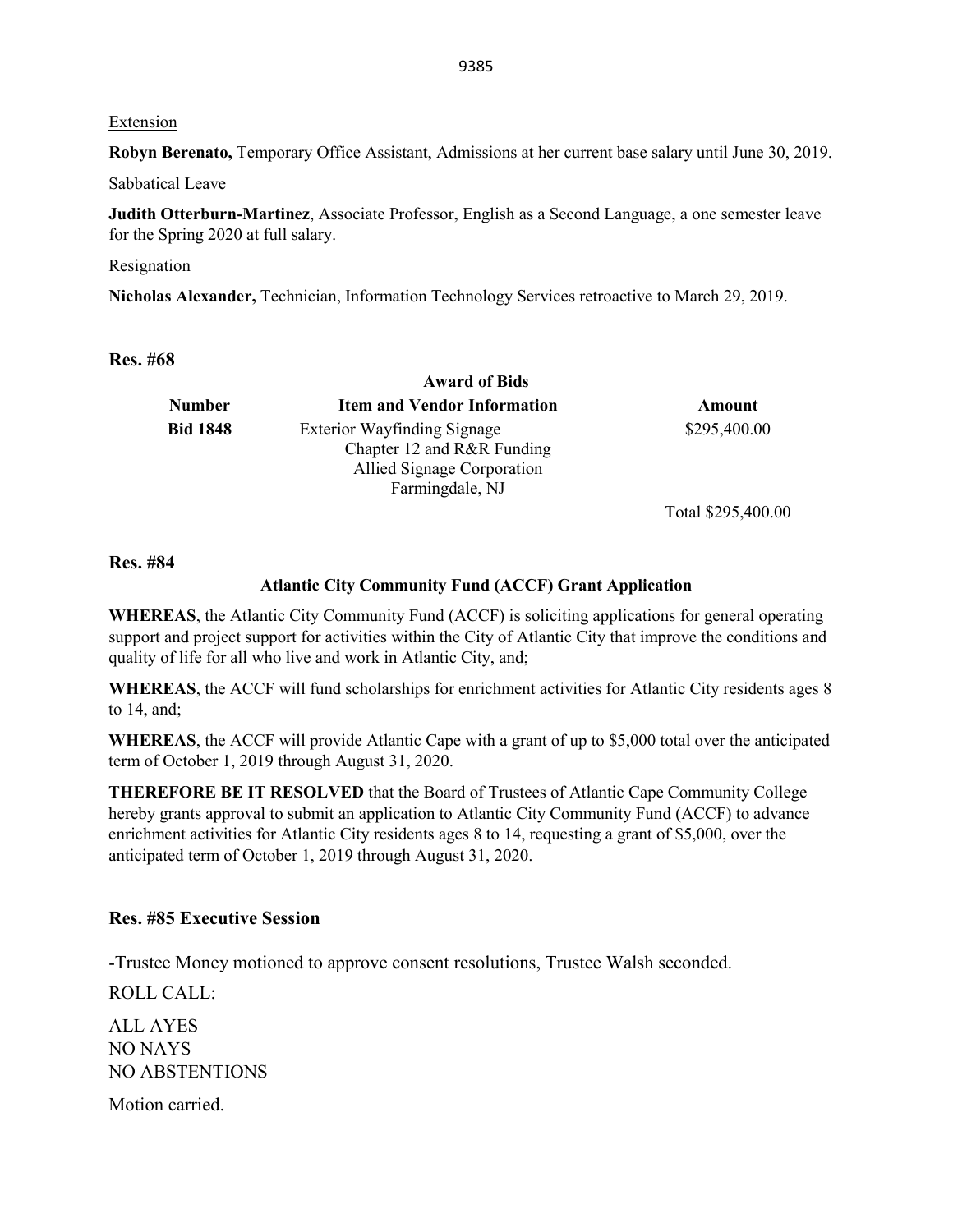## VIII. BUDGET REPORT

Chairperson Mento asked Trustee Kennedy to provide a budget report as part of regular resolutions.

# IX. REGULAR RESOLUTIONS

# **Res. #66 FY19 Financial Statement for eight months ended February 28, 2019.**

CFO Jamison reported the following:

As of February 28, 2019, the College has earned 85.7% of budgeted revenues and expended 64.1% of budgeted expenditures. FY19 enrollment is down 5.5% compared to FY18 and below budget by 0.8%. Net FY19 tuition and fees revenue shortfall is \$271,000 (excluding radiology and aviation). In total, revenue is tracking up 0.8% versus a budgeted increase of 0.1%, and expenses are tracking 2.3% less than last year compared to a 1.4% budgeted decrease. The budgeted margin this year compared to last year is up 9.5%.

Although there is a net tuition and fee revenue shortfall, there are salary and benefits savings on the expense side to offset the revenue shortfall. Management projects to be within the budgeted margin at this time.

-Trustee Kennedy motioned to approve Resolution #66, Trustee Money seconded.

ROLL CALL:

ALL AYES NO NAYS NO ABSTENTIONS

Motion Carried.

## **Res. #81**

## **FY 2020 Tuition Rate & Fees Schedule**

WHEREAS, the college has considered the FY 2020 current revenue and expenditure budget, and

WHEREAS, the college has considered inflationary and incremental increases in the current expenditures, and

WHEREAS, the administration is recommending a \$14.00 increase in general and online education tuition and mandatory fees per credit noted below.

THEREFORE BE IT RESOLVED that, upon recommendation of the President, the Board of Trustees approve the following tuition and fees schedule commencing with the summer session FY 2020.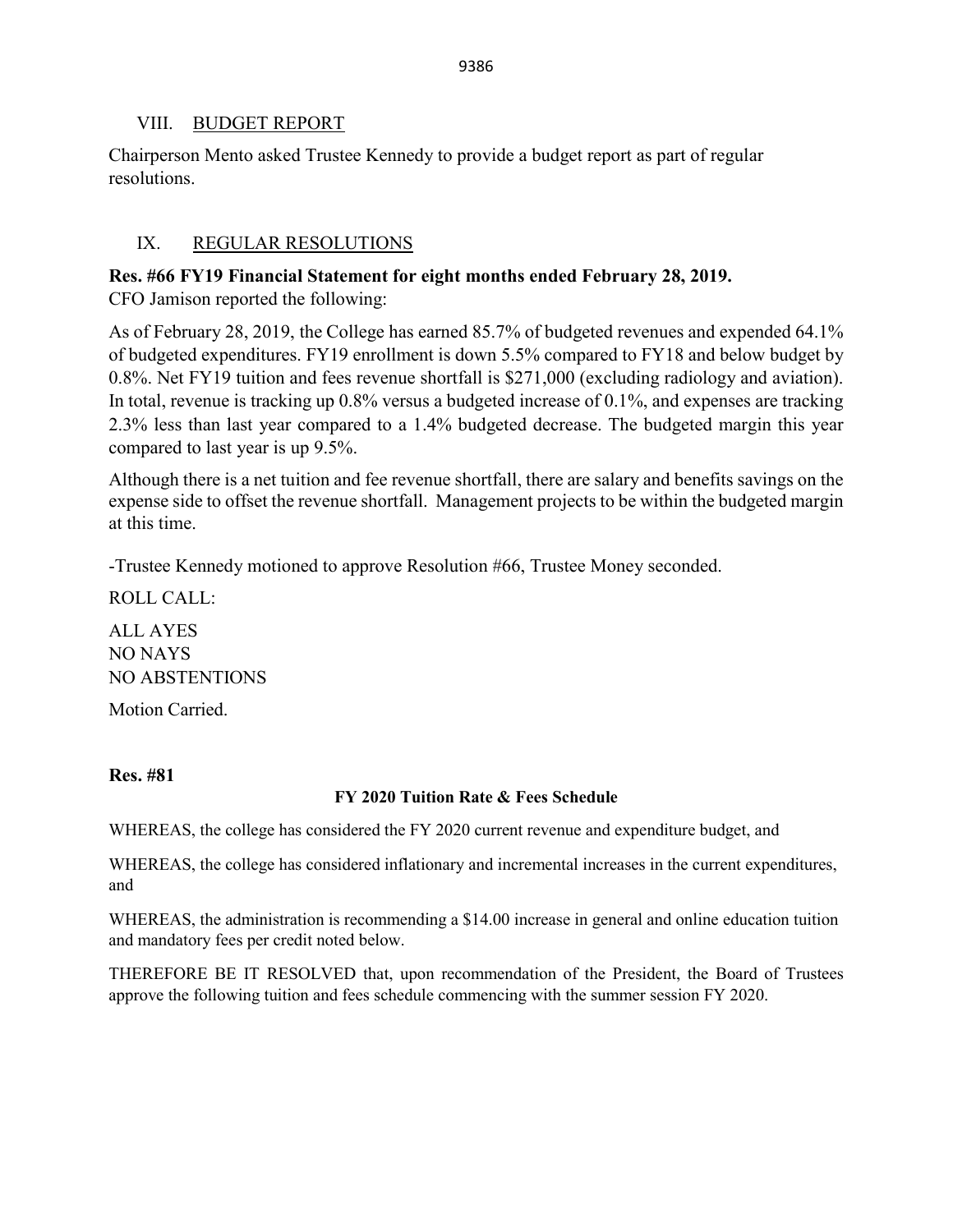### **"N/C" means No Change/ cr. means credit.**

| <b>TUITION RATE</b><br><b>Per Credit Hour</b> | <b>GENERAL</b><br><b>EDUCATION</b> | <b>CULINARY</b> | <b>ONLINE</b> |
|-----------------------------------------------|------------------------------------|-----------------|---------------|
| In County                                     | \$143.20                           | \$362.00        | \$143.20      |
| Out-of County                                 | \$193.20                           | \$387.00        | \$193.20      |
| Out-of State                                  | \$243.20                           | \$425.00        | \$243.20      |
| Foreign                                       | \$243.20                           | \$425.00        | \$243.20      |

#### **TBD means To Be Determined**

| <b>SCHEDULE OF FEES</b><br><b>MANDATORY FEES, ALL STUDENTS</b>     | FY 2020<br><b>PROPOSED</b> | FY 2019<br><b>ACTUAL</b> |
|--------------------------------------------------------------------|----------------------------|--------------------------|
| <b>General Fee</b>                                                 | \$27.40/cr.                | \$24.30/cr.              |
| Information Services Fee (online courses only)                     | Fee Removed                | \$7.30/cr                |
| Student Activity Fee, Fall and Spring semesters                    | \$1.00/cr.                 | \$1.20/cr.               |
| Facilities Fee Designated for Renewals & Replacements              | \$3.00/cr.                 | \$3.70/cr.               |
| Campus Safety Fee, Summer, Fall, and Winter/Spring per<br>semester | N/C                        | \$20.00                  |
| Student Accident Insurance, Summer semester                        | N/C                        | \$3.50                   |
| Student Accident Insurance, Fall and Spring per semester           | N/C                        | \$5.50                   |

| <b>APPLICATION, ENROLLMENT &amp; REGISTRATION FEES</b>            | FY 2020<br>PROPOSED | <b>FY 2019</b><br><b>ACTUAL</b> |
|-------------------------------------------------------------------|---------------------|---------------------------------|
| Registration Fee, Summer, Fall, and Winter/Spring per<br>semester | N/C                 | \$10.00                         |
| Allied Health/Nursing Program Evaluation Fee, NURS                | N/C                 | \$25.00                         |

# **Atlantic Cape Tuition Rate & Fees Schedule FY 2020 (commencing Summer FY 2020)**

**"N/C" means No Change/ cr. means credit.** 

#### **TBD means To Be Determined**

| <b>PROGRAMS - SPECIAL FEES</b>                   | FY 2020<br><b>PROPOSED</b> | FY 2019<br><b>ACTUAL</b> |
|--------------------------------------------------|----------------------------|--------------------------|
| ACADEMY OF CULINARY ARTS:                        |                            |                          |
| Culinary Arts credit-by-exam fee, non-refundable | N/C                        | \$260.00/course          |
| <b>Culinary Awards Ceremony Fee</b>              | N/C                        | \$30.00                  |
| <b>Culinary Program Fee</b>                      | N/C                        | \$350.00/cr.             |
| ALLIED HEALTH AND NURSING PROGRAMS               |                            |                          |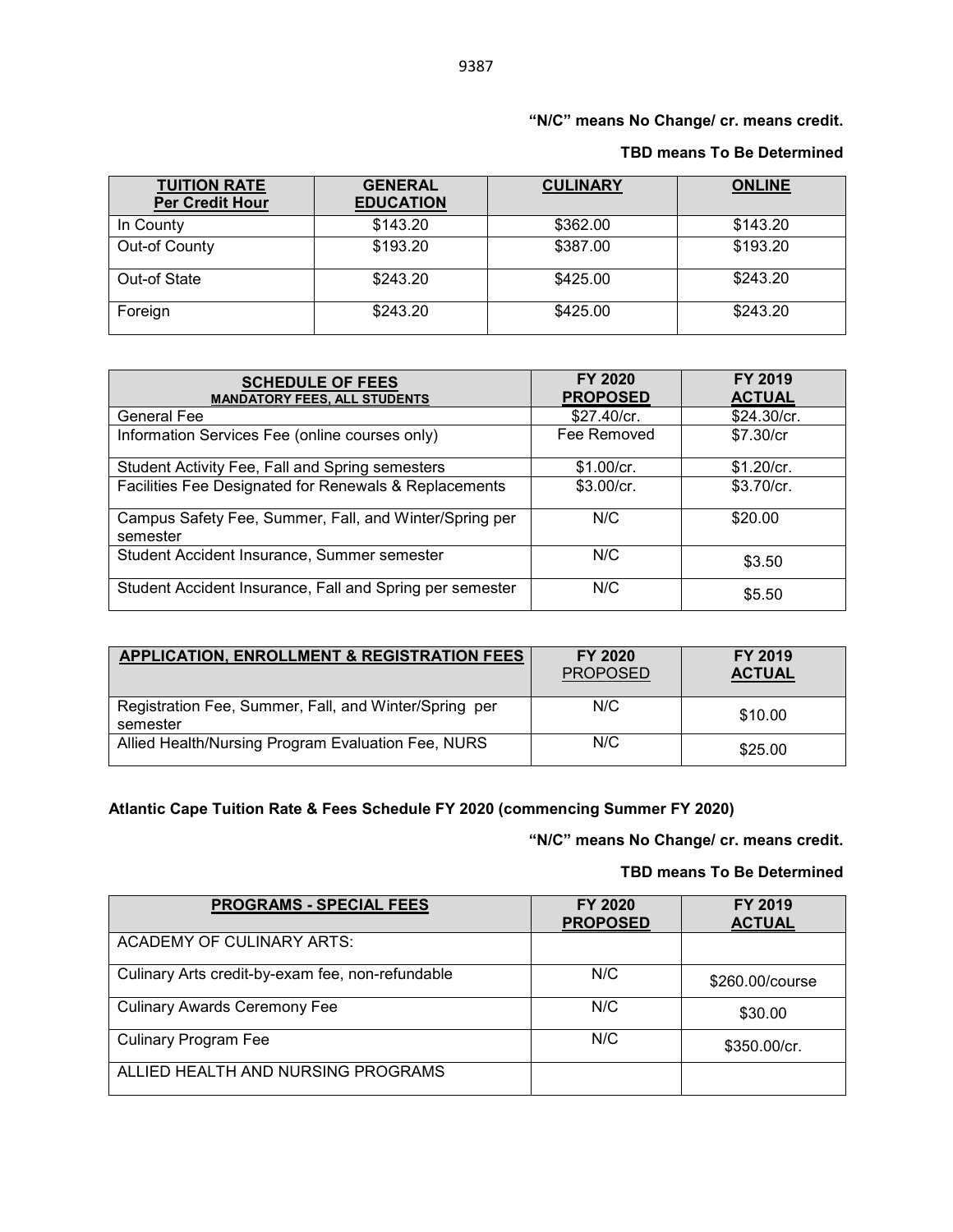| <b>PROGRAMS - SPECIAL FEES</b>                             | FY 2020<br><b>PROPOSED</b> | FY 2019<br><b>ACTUAL</b> |
|------------------------------------------------------------|----------------------------|--------------------------|
| TEAS V (nursing entrance exam fee)                         | \$102.00                   | \$95.00                  |
| <b>Clinical Fee: NURS</b>                                  | N/C                        | \$310.00/cr.             |
| Professional Liability Insurance Fee, all clinical courses | N/C                        | \$5.00                   |

| <b>SCHEDULE OF FEES</b>                                           | <b>FY 2020</b>    | FY 2019           |
|-------------------------------------------------------------------|-------------------|-------------------|
| <b>PROGRAMS - SPECIAL FEES (continued)</b>                        | <b>PROPOSED</b>   | <b>ACTUAL</b>     |
| Radiologic Technology                                             |                   |                   |
| Radiographic Procedures I Course Fee<br><b>RADX 102</b>           | N/C               | \$1,872.75/course |
| Principles of Imaging I Course Fee<br><b>RADX 103</b>             | N/C               | \$1,248.50/course |
| Clinical Radiography I Course Fee<br><b>RADX 104</b>              | N/C               | \$1,248.50/course |
| Radiographic Procedures II Course Fee<br><b>RADX 105</b>          | N/C               | \$1,872.75/course |
| Principles of Imaging II Course Fee<br><b>RADX 106</b>            | N/C               | \$1,248.50/course |
| Clinical Radiography II Course Fee<br><b>RADX 109</b>             | N/C               | \$1,248.50/course |
| Clinical Radiography III Course Fee<br><b>RADX 201</b>            | N/C               | \$1,872.75/course |
| Radiographic Procedures III Course Fee<br><b>RADX 202</b>         | N/C               | \$1,248.50/course |
| Digital Imaging Course Fee<br><b>RADX 203</b>                     | N/C               | \$1,248.50/course |
| Radiation Biology & Protection Course Fee<br><b>RADX 204</b>      | \$1,248.50/course | \$1,872.75/course |
| Introduction to Advanced Modalities Course Fee<br><b>RADX 205</b> | Fee Removed       | \$624.25/course   |
| Clinical Radiography IV Course Fee<br><b>RADX 206</b>             | N/C               | \$1,872.75/course |
| Clinical Radiography V Course Fee<br><b>RADX 207</b>              | N/C               | \$2,497.00/course |
| Clinical Radiographic Pathology Course Fee<br><b>RADX 208</b>     | \$1,248.50/course |                   |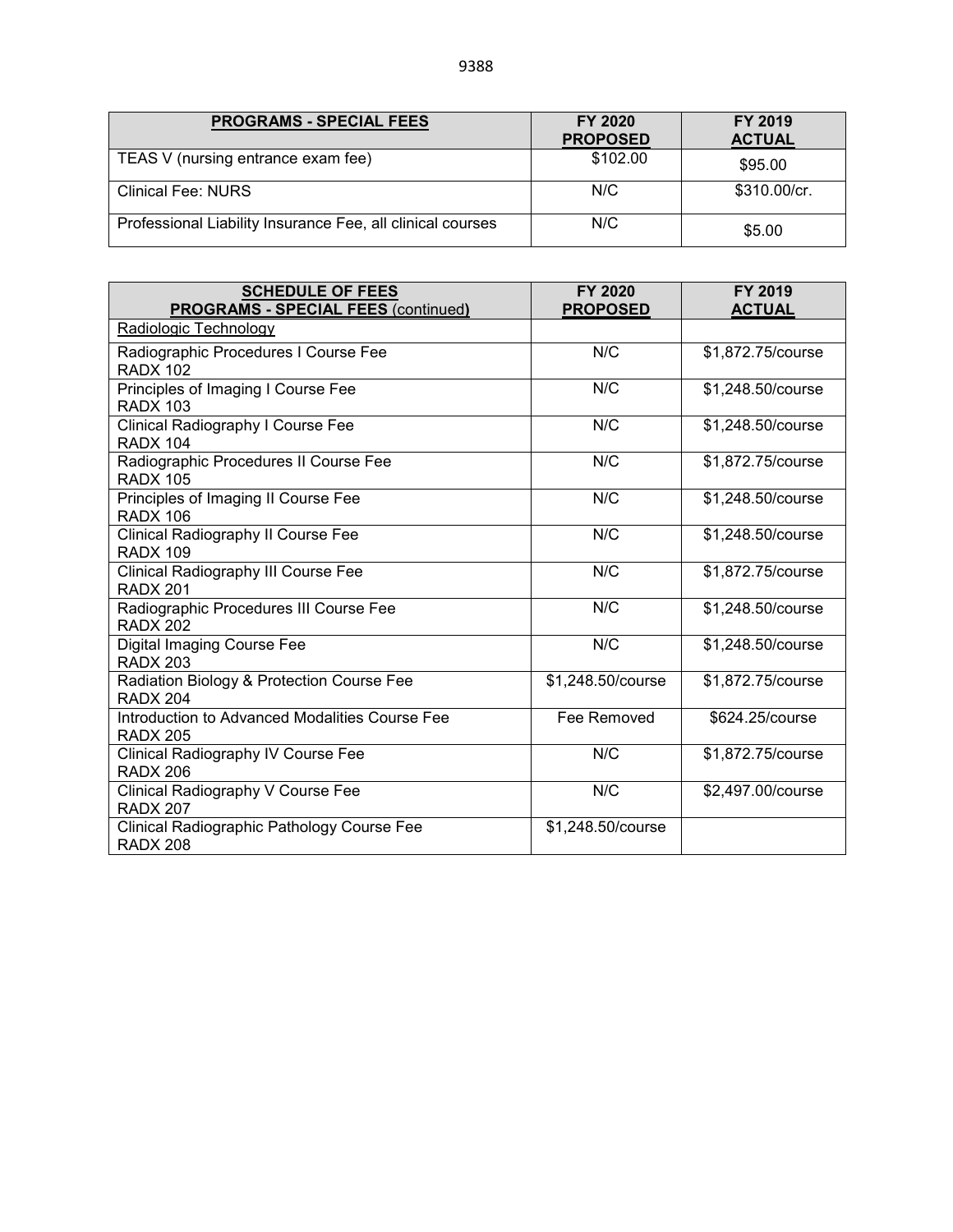**"N/C" means No Change/ cr. means credit.** 

#### **TBD means To Be Determined**

| <b>SCHEDULE OF FEES</b><br><b>PROGRAMS - SPECIAL FEES (continued)</b>                                           | FY 2020<br><b>PROPOSED</b> | FY 2019<br><b>ACTUAL</b> |
|-----------------------------------------------------------------------------------------------------------------|----------------------------|--------------------------|
| TECHNOLOGY STUDIES INSTITUTE                                                                                    |                            |                          |
| Air Traffic Control Terminal Program Fee<br>ATCT 220, 225, 280, 285,                                            | <b>TBD</b>                 | \$372.00/cr.             |
| <b>Aviation Program Fee</b><br>AVIT 185, 210, 220, 240, 255, 265, 278, 280, 282, 286,<br>and 288, AVIT/TRVF 263 | <b>TBD</b>                 | \$372.00/cr.             |
| <b>UAS Operations Course Fee</b><br><b>AVIT 140</b>                                                             | N/C                        | \$250.00/course          |
| <b>Simulated Flight Course Fee</b><br><b>AVIT 103</b>                                                           | N/C                        | \$650.00/course          |
| <b>Fixed Wing Flight Training</b>                                                                               |                            |                          |
| <b>Experiential Flight Course Fee</b><br><b>AVIT 101</b>                                                        | <b>TBD</b>                 | \$2,313.00/course        |
| <b>Aeronautical Skills Course Fee</b><br><b>AVIT 200</b>                                                        | <b>TBD</b>                 | \$3,469.00/course        |
| Private Pilot Course Fee<br><b>AVIT 210</b>                                                                     | <b>TBD</b>                 | \$15,060.00/course       |
| <b>Instrument Pilot Course Fee</b><br><b>AVIT 240</b>                                                           | <b>TBD</b>                 | \$11,172.00/course       |
| Airplane Flight Instructor Course Fee<br><b>AVIT 278</b>                                                        | <b>TBD</b>                 | \$7,982.00/course        |
| <b>Commercial Pilot Course Fee</b><br><b>AVIT 280</b>                                                           | <b>TBD</b>                 | \$26,651.00/course       |
| Multi-Engine Pilot Course Fee<br><b>AVIT 286</b>                                                                | <b>TBD</b>                 | \$6,456.00/course        |
| Helicopter Training- College Teaches Course                                                                     |                            |                          |
| Private Pilot Helicopter Course Fee<br><b>AVIT 145</b>                                                          | <b>TBD</b>                 | \$29,635.00/course       |
| Instrument Pilot Helicopter Course Fee<br><b>AVIT 255</b>                                                       | <b>TBD</b>                 | \$30,472.00/course       |
| Commercial Pilot Helicopter Course Fee<br><b>AVIT 265</b>                                                       | <b>TBD</b>                 | \$55,946.00/course       |
| <b>Flight Instruction Course Fee</b><br><b>AVIT 282</b>                                                         | <b>TBD</b>                 | \$15,415.00/course       |
| Helicopter Add-on Course Fee<br><b>AVIT 288</b>                                                                 | <b>TBD</b>                 | \$38,090.00/course       |
| Helicopter Training- Teach Out                                                                                  |                            |                          |
| Instrument Pilot Helicopter Course Fee<br><b>AVIT 255</b>                                                       | <b>TBD</b>                 | \$30,846.00/course       |
| Commercial Pilot Helicopter Course Fee<br><b>AVIT 265</b>                                                       | <b>TBD</b>                 | \$54,433.00/course       |
| <b>Flight Instruction Course Fee</b><br><b>AVIT 282</b>                                                         | <b>TBD</b>                 | \$16,019.00/course       |
| Helicopter Add-on Course Fee<br><b>AVIT 288</b>                                                                 | <b>TBD</b>                 | \$37,945.00/course       |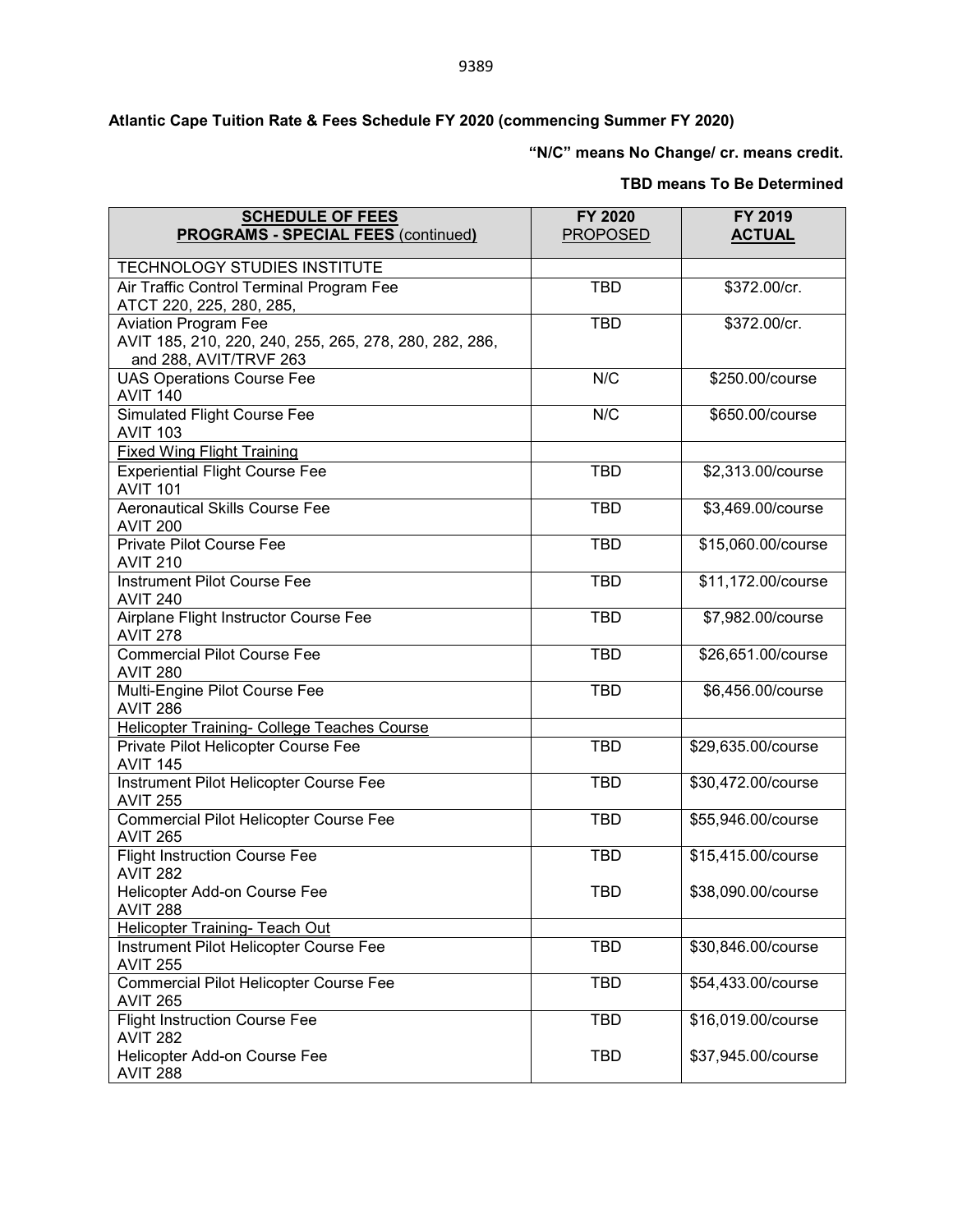## **Atlantic Cape Tuition Rate & Fees Schedule FY 2020 (commencing Summer FY 2020)**

# **N/C means No Change/cr. means credit**

### **TBD means To Be Determined**

| <b>COURSE-RELATED FEES</b>                                                                                                                                                                                                                                                                                                                                                                                                                                                    | FY 2020<br><b>PROPOSED</b> | FY 2019<br><b>ACTUAL</b> |
|-------------------------------------------------------------------------------------------------------------------------------------------------------------------------------------------------------------------------------------------------------------------------------------------------------------------------------------------------------------------------------------------------------------------------------------------------------------------------------|----------------------------|--------------------------|
| Developmental Service Fee (excluding Online sections)<br>MATH 073, 074, 099, ENGL 070, 080, 099<br>DEVA, DEVS                                                                                                                                                                                                                                                                                                                                                                 | N/C                        | \$42.50/course           |
| English as a Second Language Service Fee                                                                                                                                                                                                                                                                                                                                                                                                                                      | N/C                        | \$42.50/course           |
| Light Technology Course Fee (excluding Online sections)<br>ARTS 115, 116, 128, 135, 208<br>CISM (excluding CISM 142,160, and 222)<br>SPAN, FREN, ITAL<br>ENGR (excluding ENGR 125, 202 and 204)<br>GIST (excluding GIST 170)<br>OSTM, TCOM, TVRF<br>ACCT 150, 162<br>CRIM/CISM 262<br>MATH 220, 256<br><b>HOSP 200</b><br><b>ENGL 102</b><br>Studio Arts Course Fee: ARTS 100, 110, 111, 112, 120,<br>200, 205, 206, 207, 209, 210, 211, 212, 214, 217, 218,<br>221, 222, 223 | \$25.00/cr.                | \$24.20/cr.              |
| Heavy Technology Course Fee (excluding Online Science<br>Labs)<br>Science Labs BIOL (excluding BIOL/ PHIL 104),<br>ENVL, CHEM, PHYS, ESCI 100, HPED 117, 118<br><b>ENGR 125</b>                                                                                                                                                                                                                                                                                               | \$37.00/cr.                | \$35.60/cr.              |
| Site Visits Fee (Fieldwork, Internships, Practicums)                                                                                                                                                                                                                                                                                                                                                                                                                          | \$25.00/cr.                | \$24.20/cr.              |
| <b>Online Course Fee</b>                                                                                                                                                                                                                                                                                                                                                                                                                                                      | \$25.00 per course         |                          |

Note: Independent Study courses are billed as Online

| <b>TESTING FEES</b>                                                                                                                                       | FY 2020<br><b>PROPOSED</b> | FY 2019<br><b>ACTUAL</b> |
|-----------------------------------------------------------------------------------------------------------------------------------------------------------|----------------------------|--------------------------|
| Institutional Credit-by Examination Testing Fee<br>upon successful completion, cost will be the current<br>per-credit rate minus the \$25.00 testing fee. | N/C                        | \$25.00                  |
| Learning Disability Testing Fee                                                                                                                           | N/C                        | \$300.00                 |
| Proctored External Testing Fee, per exam                                                                                                                  | N/C                        | \$20.00                  |
| Accuplacer Retest Fee                                                                                                                                     | N/C                        | \$15.00                  |
| Portfolio Assessment Fee                                                                                                                                  | N/C                        | \$125.00                 |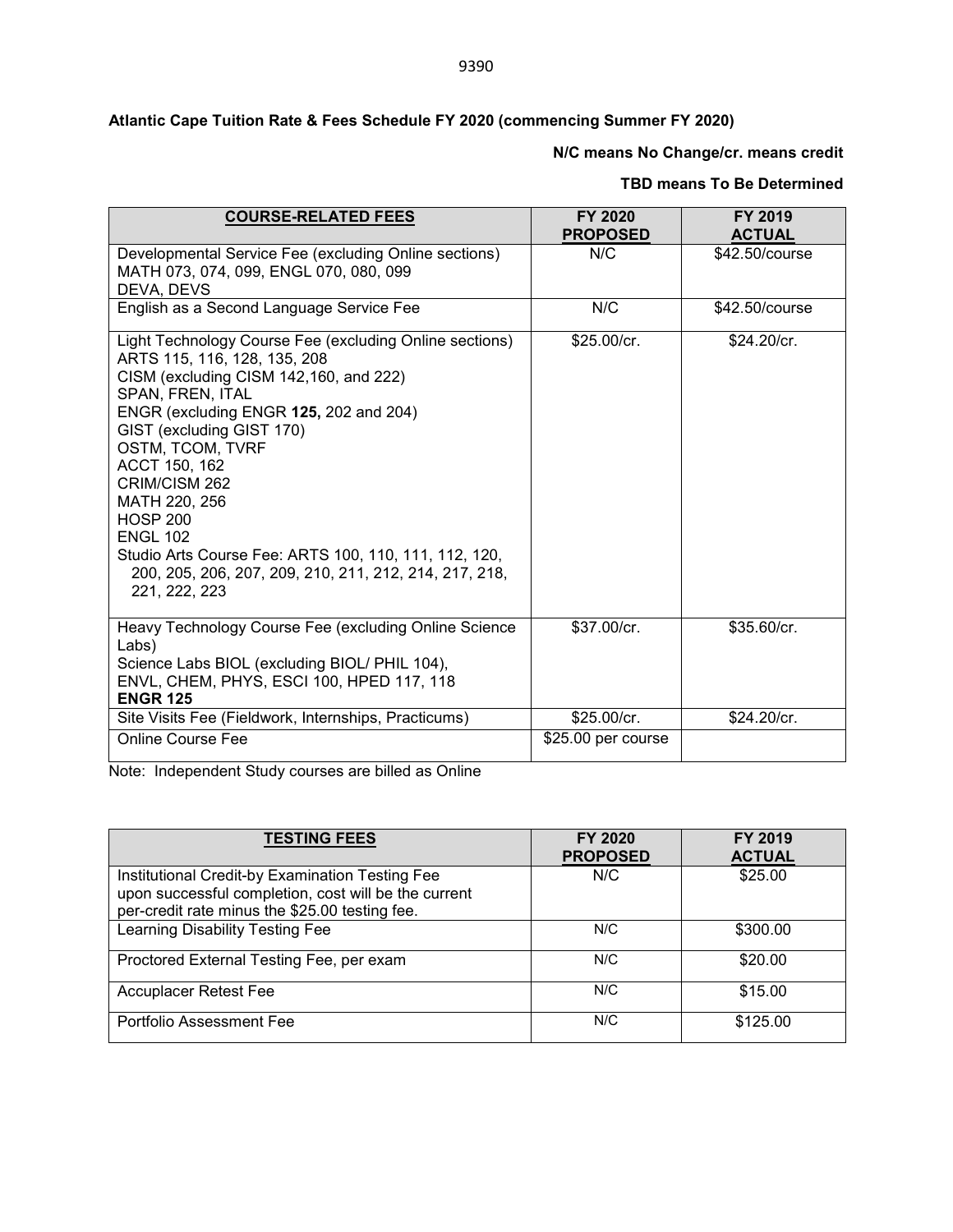#### **N/C means No Change/cr. means credit**

#### **TBD means To Be Determined**

| <b>SCHEDULE OF FEES</b><br><b>MISCELLANEOUS FEES</b>           | <b>FY 2020</b><br><b>PROPOSED</b> | FY 2019<br><b>ACTUAL</b> |
|----------------------------------------------------------------|-----------------------------------|--------------------------|
| <b>Collection Fee, Delinquent Accounts</b>                     | N/C                               | \$30.00                  |
| <b>Returned Check Service Charge</b>                           | N/C                               | \$35.00                  |
| Deferred Payment Plan Fee                                      | N/C                               | \$25.00                  |
| Graduation Fee, all graduating students (Graduation Audit)     | N/C                               | \$30.00                  |
| <b>Professional Series Audit Fee</b>                           | N/C                               | \$30.00                  |
| Late Payment Plan Fee                                          | N/C                               | \$25.00                  |
| <b>Student ID Card Replacement</b>                             | N/C                               | \$5.00                   |
| Outgoing Transcript Fee (inclusive of Clearinghouse<br>Charge) | \$10.00                           |                          |

| <b>HIGH SCHOOL TUITION RATES</b>                                                         | FY 2020<br><b>PROPOSED</b> | <b>FY 2019</b><br><b>ACTUAL</b> |
|------------------------------------------------------------------------------------------|----------------------------|---------------------------------|
| <b>High School Dual Credit Enrollment</b>                                                | \$59.30/cr.                | \$54.50/cr.                     |
| High School Concurrent Courses Taught on High School<br>Premises (Tuition only, no fees) | N/C                        | \$105.00/cr                     |
| <b>High School Concurrent Culinary Courses</b>                                           | \$143.20/cr                | \$131.40/cr                     |

Trustee Kennedy noted that the proposed changes in tuition and fee rates from FY19 to FY20 were discussed in detail during the FY20 Budget reviews.

The proposed increase in cost for general tuition and mandatory fees is \$14.00 per credit. The per credit increase equates to a \$336.00 annual increase for a student taking 24 credits. Total cost for a student taking 24 credits is \$4,250.40. The maximum Pell award is \$6,195.

The FY2020 Tuition and Fee structure incorporates a change in Online tuition and fees to mirror the general tuition and per credit fee structure with the addition of a \$25.00 per Online course fee.

-Trustee Kennedy motioned to approve Resolution #81, Trustee Money seconded.

ROLL CALL: ALL AYES NO NAYS NO ABSTENTIONS Motion carried.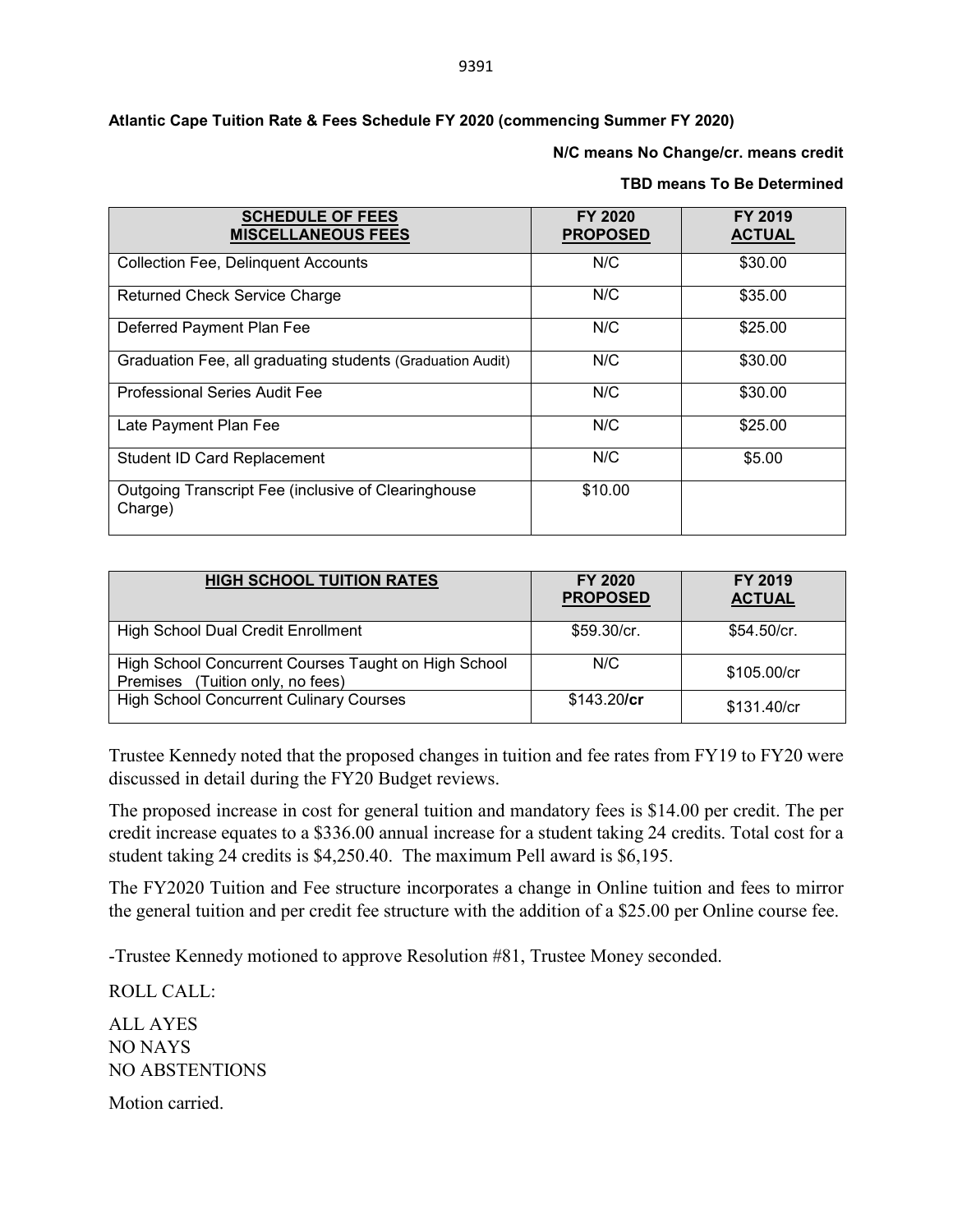### **Res. #82**

### **FY20 Revenue Budget**

**WHEREAS**, the Budget, Finance and Audit Committee has reviewed the proposed budget developed to meet the requirements of the college for fiscal year 2019-2020, and;

**WHEREAS**, the college has projected current revenues including a fund balance transfer of \$26,619 and expenditures for educational and general purposes to be \$37,569,995 (see attached), and;

**WHEREAS**, the college budget request includes county appropriations of \$8,621,346 for the college's fiscal year 2019-2020 contingent on approval of a resolve at the Atlantic Cape Community College Board of School Estimate meeting.

**THEREFORE BE IT RESOLVED** by the Atlantic Cape Community College Board of Trustees that the fiscal year 2019-2020 revenue budget be approved contingent on the Board of School Estimate approval of county appropriations of \$8,621,346 for the college's fiscal year 2019-2020.

-Trustee Kennedy motioned to approve Resolution #82, Trustee Money seconded.

ROLL CALL:

ALL AYES NO NAYS NO ABSTENTIONS

Motion carried.

**Res. #83**

## **Chapter 12 FY20**

**WHEREAS**, the State of New Jersey, with the passage of Chapter 12 Bill S-2139/A3145, has established a process which enables community colleges to submit their capital projects for state funding with a match from their local county, and;

**WHEREAS**, the Board of Trustees of Atlantic Cape Community College has approved the College's Master Plan Blueprint 2020 which demonstrated the need for new construction and renovation and upgrades as necessary for funding projects including but not limited to those documented on the attached, and;

**WHEREAS**, Atlantic County has agreed to issue bonds to support the funding for Master Plan Blueprint 2020 projects which includes new construction and renovations and upgrades, and;

**WHEREAS**, the State of New Jersey will pay one half of the principal and interest on the Chapter 12 projects.

**THERFORE BE IT RESOLVED** that, pending Atlantic and Cape May counties and Atlantic Cape Community College Board of School Estimate approval, the Board of Trustees approves the attached list of renovations and upgrades for funding from the Chapter 12 FY 2020 allocation at a sum not to exceed \$3.1 million.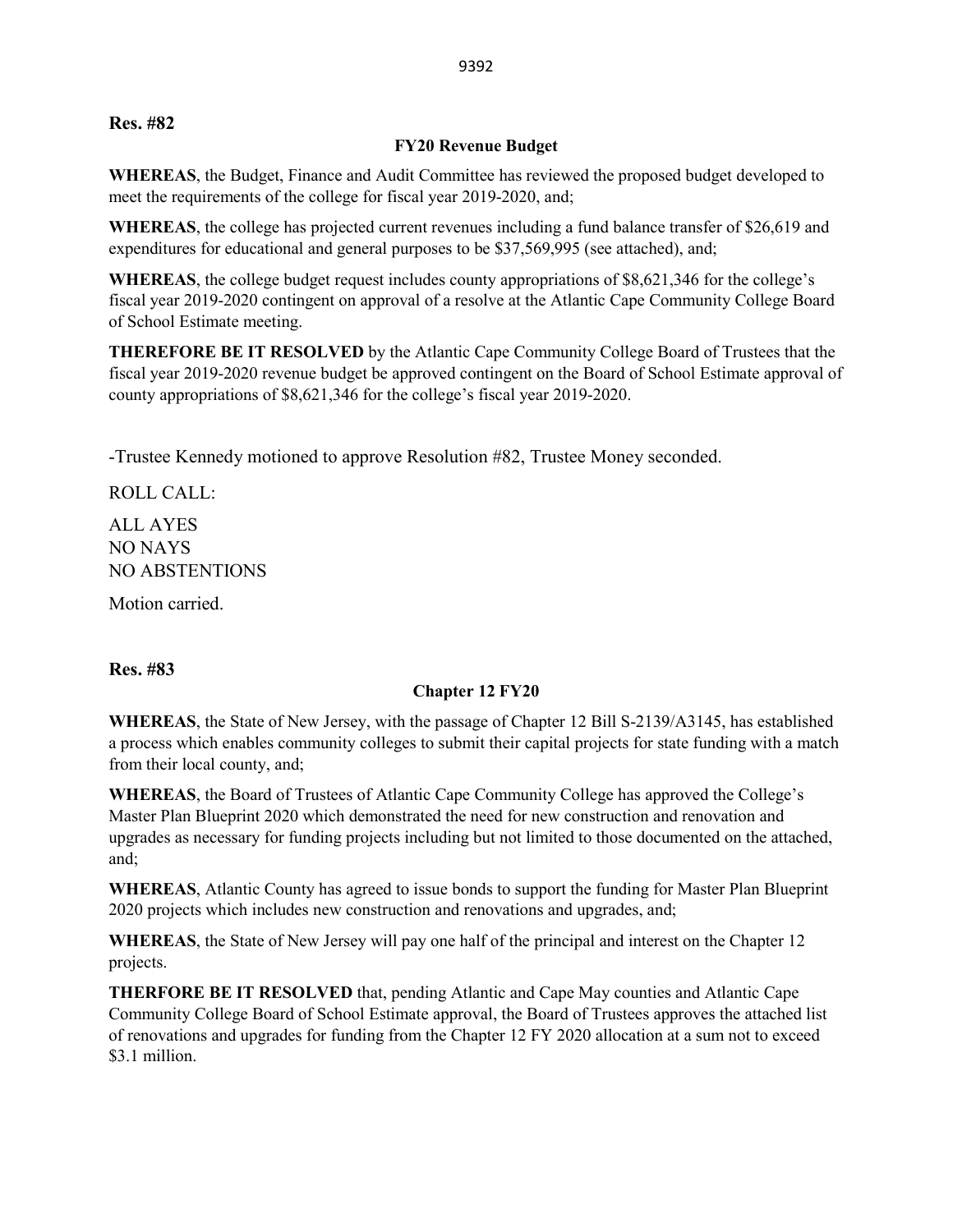-Trustee Kennedy motioned to approve Resolution #83, Trustee Money seconded.

ROLL CALL: ALL AYES NO NAYS NO ABSTENTIONS

Motion carried.

**Res. #67A**

### **Retirement Mrs. Dolores Giannini**

**WHEREAS**, Dolores Giannini began as a part-time employee in 1990 working in the Faculty Support Office, Financial Aid, and Enrollment Services securing a full-time appointment May 16, 1991 as a Clerk Typist I, City Center Administrative Services, and;

**WHEREAS**, Mrs. Giannini received numerous promotions serving various departments: Clerk Typist II, Administrative Services; Admissions Telemarketer; Program Assistant, Admissions; Specialist, Academic Affairs; and finally transferred to Office Coordinator, EOF, and;

**WHEREAS**, Mrs. Giannini has served as a student mentor, was instrumental in assisting with the 2009- 2010 implementation of the college's new management information system, including training faculty and staff and has been the recipient of a Perfect Attendance Award, and;

**WHEREAS**, the Estell Manor resident has indicated her desire to retire from Atlantic Cape Community College.

**THEREFORE BE IT RESOLVED** upon the recommendation of the President that the Board approve the retirement of Mrs. Giannini effective June 30, 2019.

**BE IT FURTHER RESOLVED** that the Board extends to Mrs. Giannini its best wishes and appreciation for 29 years of service to Atlantic Cape Community College.

-Trustee Parker motioned to approve Resolution #67A, Trustee Money seconded.

ROLL CALL:

ALL AYES NO NAYS NO ABSTENTIONS

Motion carried.

### **Res. #80**

**Honorary Resolution E. Marie Hayes - 52nd Annual Commencement Keynote Address**

**WHEREAS**, E. Marie Hayes was sworn-in to the Cape May County Board of Chosen Freeholders on February 1, 2013, was re-elected in November 2014, and;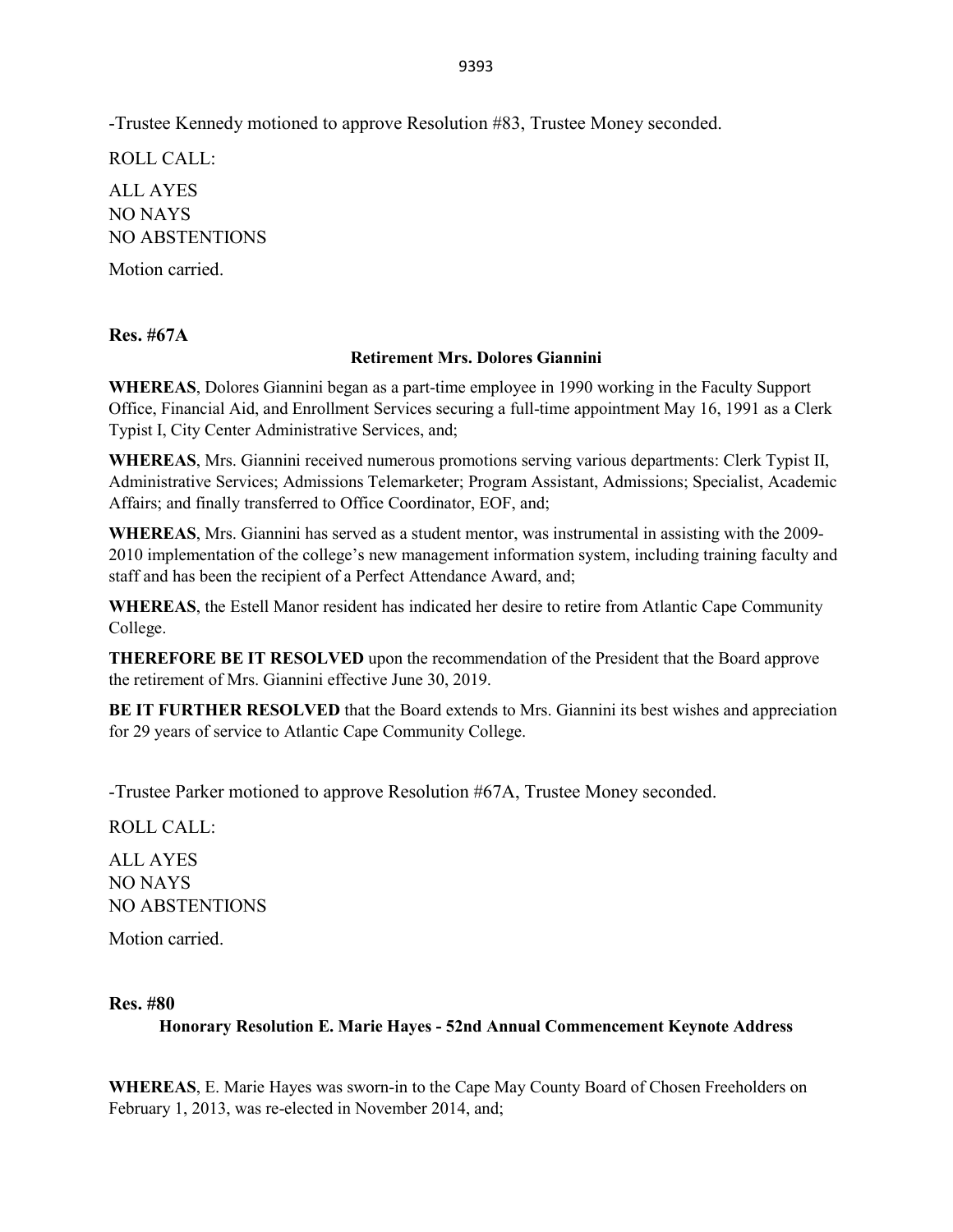**WHEREAS**, Freeholder Hayes represents the interests of her community while serving as the first vice president of the New Jersey Association of Counties and the vice president of the Southern New Jersey Freeholders Association, and;

**WHEREAS**, Freeholder Hayes has a long career of advocacy for the South Jersey community, serving as an Investigator for the Cape May County Prosecutor's Office in Child Abuse and Sexual Assault Investigations, becoming Sergeant of Detectives, Lieutenant of Detectives, and finally retiring as Captain of Detectives in 2009, and;

**WHEREAS**, Freeholder Hayes served as vice president of the Policemen's Benevolent Association's local chapter and as president of the Mid-Atlantic Association of Women in Law Enforcement, and;

**WHEREAS**, the Atlantic Cape Community College alumna earned her Associate Degree in 1978, and also holds a Bachelor's Degree in Human Services with a concentration in Criminal Justice from Thomas Edison State University and is a 1996 graduate of the FBI National Academy, and;

**WHEREAS**, in April 2019, Freeholder Hayes was selected as an Atlantic Cape Community College Distinguished Alumni, and;

**WHEREAS**, Freeholder Hayes exemplifies the qualities of a true public servant, acting with dedication, resilience, integrity, and accountability.

**THEREFORE BE IT RESOLVED**, upon the recommendation of the President, that the Board of Trustees of Atlantic Cape Community College approve E. Marie Hayes to deliver the keynote address at the 52nd Annual Commencement Ceremony.

-Trustee Parker motioned to approve Resolution #80, Trustee Money seconded.

ROLL CALL:

ALL AYES NO NAYS NO ABSTENTIONS

Motion carried.

## **Res. #86**

## **Resolution Recognizing April 2019 as Atlantic Cape Community College Month**

**WHEREAS,** the more than thirteen hundred community and technical colleges, public and private, in the United States have contributed enormously to the richness and accessibility of American higher education. Nearly half of all undergraduate college students in the nation today are enrolled in community colleges, and;

**WHEREAS**, by providing educational opportunities at costs and locations accessible to all who are qualified, community and technical colleges have greatly enhanced the opportunity for every ambitious student, young or old, to enter a postsecondary school program. As community-based institutions, our schools provide varied programs and offer specialized training for more than one thousand occupations, and;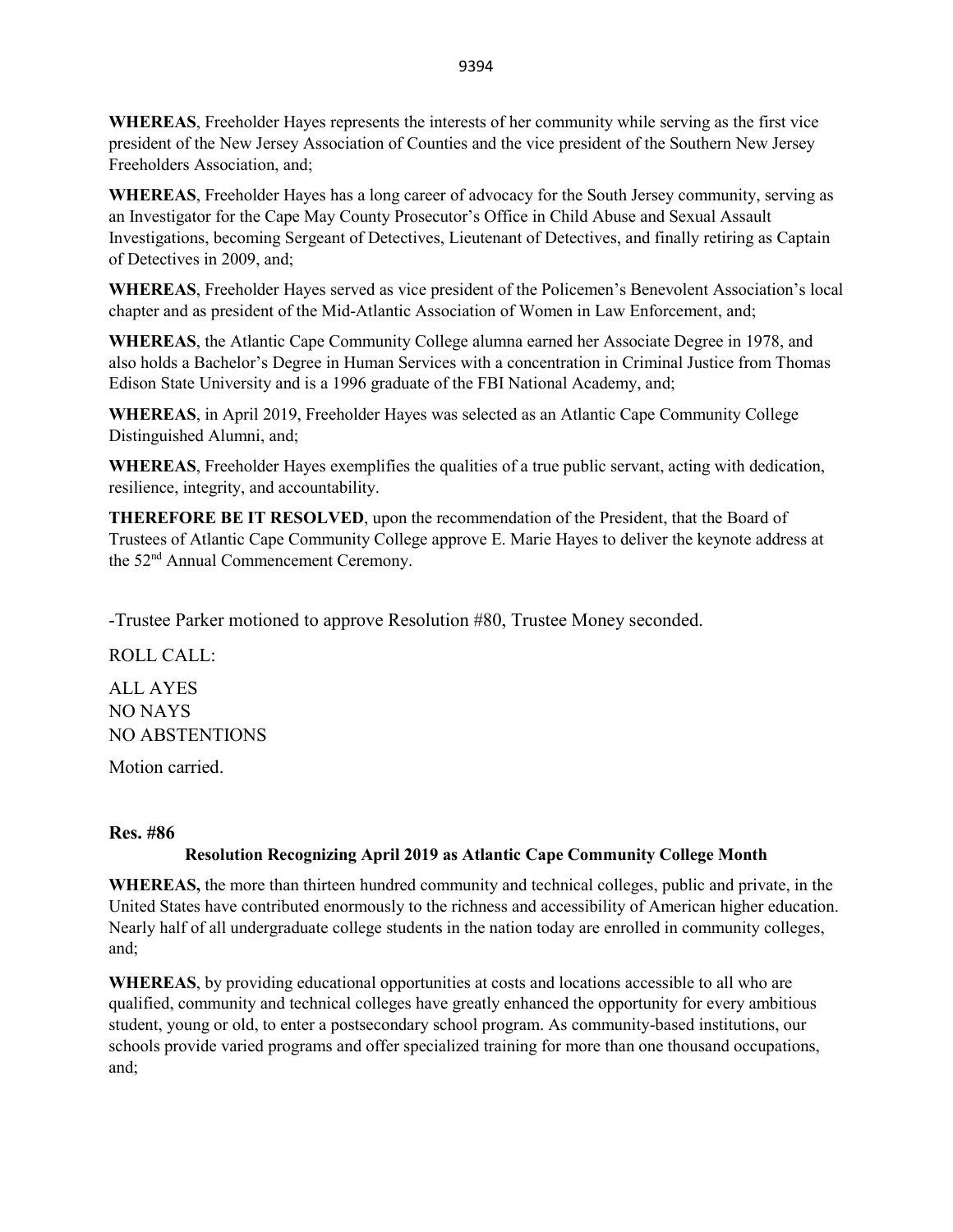**WHEREAS,** this community is served well by Atlantic Cape Community College, and Atlantic Cape has been recognized by the Middle States Commission on Higher Education for its exceptional report and process during the 2018 Self-Study, and;

**WHEREAS**, Atlantic Cape earned "Leader College" status with Achieving the Dream in 2016 for the success of the Accelerated Learning Program in reducing barriers in developmental education, and in February 2019 Blackboard Ally recognized Atlantic Cape Community College as a leader in accessibility, and;

**WHEREAS**, the Academy of Culinary Arts was ranked "best culinary program in New Jersey" by Best Choice Schools in 2016, and TheBestColleges.org ranked Atlantic Cape Community College tenth overall best online community college in New Jersey in 2018, and;

**WHEREAS**, Atlantic Cape trustees and staff serve the higher education community on statewide and national boards including, but not limited to: NJCCC Executive Committee; NJCCC Collaboration/Operations Committee; NJCCC State and Federal Policy Committee; New Jersey Higher Education Student Assistance Authority (HESAA) Executive Committee, Chair Academy for Leadership Development; and American Association of Community Colleges (AACC) Commission on Diversity, Inclusion, and Equity, and;

**WHEREAS**, in recognition of the important contribution of community and technical colleges to our total educational system, in 1985 the Congress authorized and requested then President Ronald Reagan to issue Proclamation 5418 establishing a National Community College Month.

**THEREFORE BE IT RESOLVED**, that the Atlantic Cape Community College Board of Trustees recognize April 2019 as Atlantic Cape Community College Month.

-Trustee Parker motioned to approve Resolution #86, Trustee Furman seconded.

ROLL CALL:

ALL AYES NO NAYS NO ABSTENTIONS

Motion carried.

## X. COMMITTEE REPORTS

- a. PERSONNEL AND BOARD DEVELOPMENT-Trustee Lefke stated that a student reported an incident to security on the Mays Landing Campus. No further action was required. Incident is in the board packet.
- XI. FOUNDATION REPORT
	- − Trustee Furman stated that the Bacharach Institute for Rehabilitation is funding the Hollander Memorial Foundation Scholarships again this year. The Foundation will receive \$25,000 in scholarship funds for nursing students attending Atlantic Cape. Ten scholarships of \$2,500 will be awarded for the Fall 2019 semester. This is the third year of this scholarship.